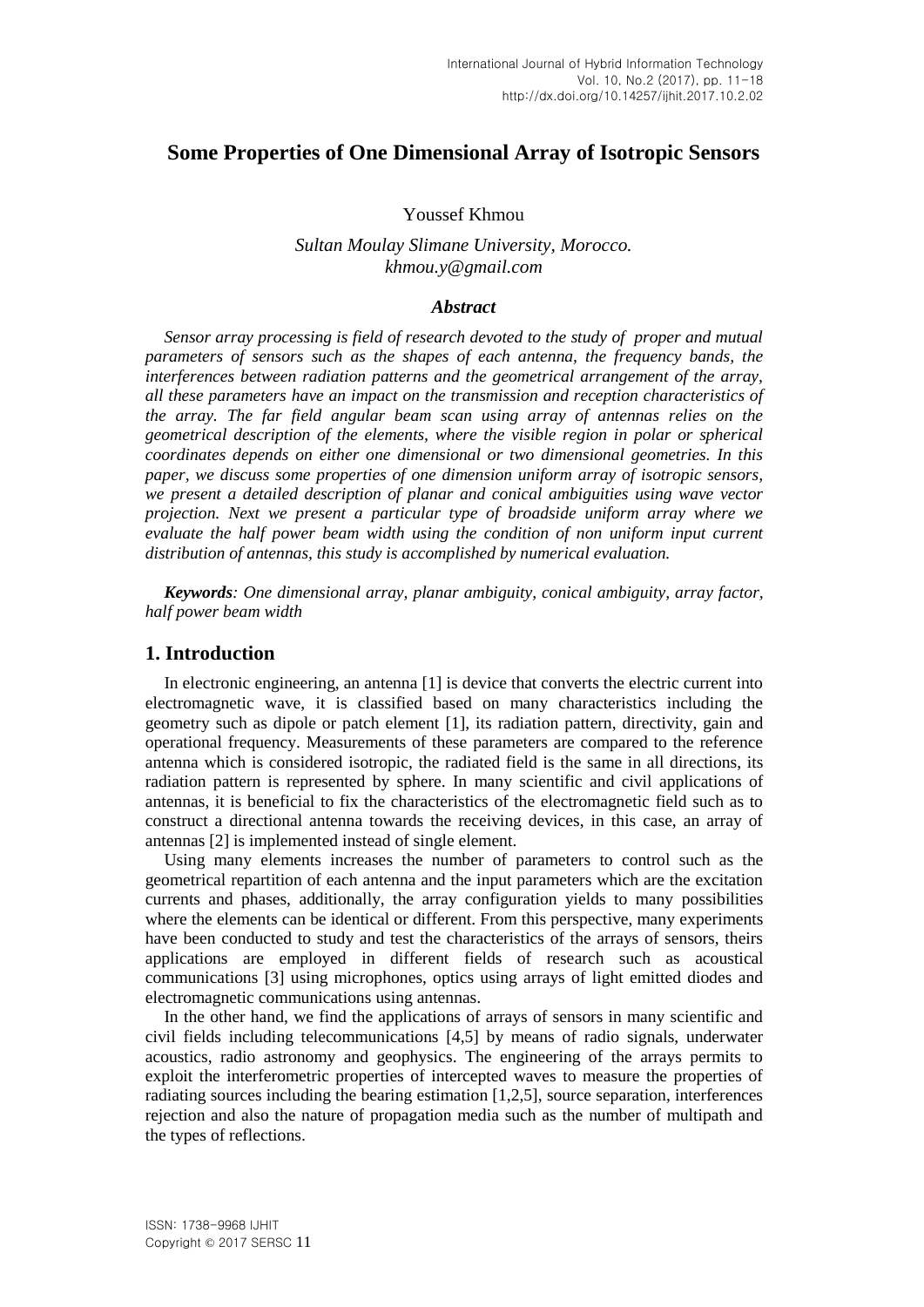The principle of superposition and constructive interferences is used to configure the parameters of radiating field by an array of sensors, indeed, the total field is simply the sum of the contributions from all sensors, which depends of the input parameters and geometry of each sensor. It is a similar case in optical physics where the intensity of diffraction grating is the sum of diffraction patterns of each aperture, the beam width of the central peak gets narrower with increased number of apertures.

In the context of bearing estimation, one of the familiar problems in array processing is the separation of angles of incidences for closely sources, a preliminary solution consists of adding more elements to the array to get narrow beam width and using high resolution beam scan spectra [1, 2, 5]. These procedures are the same for both one dimensional and two dimensional arrays of sensors [1]. For the first case, the objective is to estimation the azimuth angle of incidence of intercepted sources while for the second case with geometries such as rectangular or circular ones, both azimuth and elevation [6] are estimated via two dimensional beam scan.

In this paper, we present a detailed description of spatial ambiguities that one dimensional array of sensors presents in the context of incident angle estimation, precisely the planar and conical types. This study is based on the type of uniform linear array with identical and isotropic elements. We demonstrate that using one dimensional configuration, only half of the plane is available for angular beam scan, either azimuth or elevation angles. Next we numerically study the variation of array factor with non functioning single sensor.

## **2. Linear Array of Isotropic Sensors**

In this section, we describe the relation between the geometry of one dimensional array and the spatial interferences produced by radiating sources, for simplicity, we consider the case of single source. Let an array of  $N$  elements intercepts a plane wave front coming from far field source with carrier frequency  $f_c$ . Given the relation between the speed of propagation c and the frequency, the wavelength is  $\lambda = c / f_c$ , the distance between the elements of the array is half the wavelength  $d = \lambda/2$ . The array length is  $D = (N-1)d$ .

Let us study the problem in  $(x, y)$  plane, each sensor is considered isotropic, in polar coordinates, for the azimuth angle in the range  $\theta \in [0, 2\pi]$ , the gain equals  $g(\theta) = 1$ . Given the normal of the array, the plane wave passing through the array is characterized by the angle of incidence, per example  $\theta = 0^{\circ}$ , the wave front is parallel to the array and no phase delay is observed in generated signals, if  $\theta = 90^{\circ}$ , the wave font is perpendicular to the array and each delay between consecutive sensors is  $d/c$ . The generated signals are digitized using K samples, at instant  $t = 1, ..., K$ , the signal vector is given by the following equation:

$$
x(t) = s(t)a(\theta) + n(t)
$$
\n(1)

Where  $x(t) \in \mathbb{R}^{N \times 1}$  is the signal vector for N channels,  $s(t)$  is a scalar that represents the envelope of source at t,  $a(\theta) \in \Box^{N \times 1}$  is called steering vector that contains the information related to the array geometry and angle of incidence of source, if we consider the first sensor as the reference of the phase, the steering vector is written as the following

following  
\n
$$
a(\theta) = \left[1, e^{-j2\pi d\lambda^{-1}\sin(\theta)}, \dots, e^{-j2\pi d(N-1)\lambda^{-1}\sin(\theta)}\right]^T
$$
\n(2)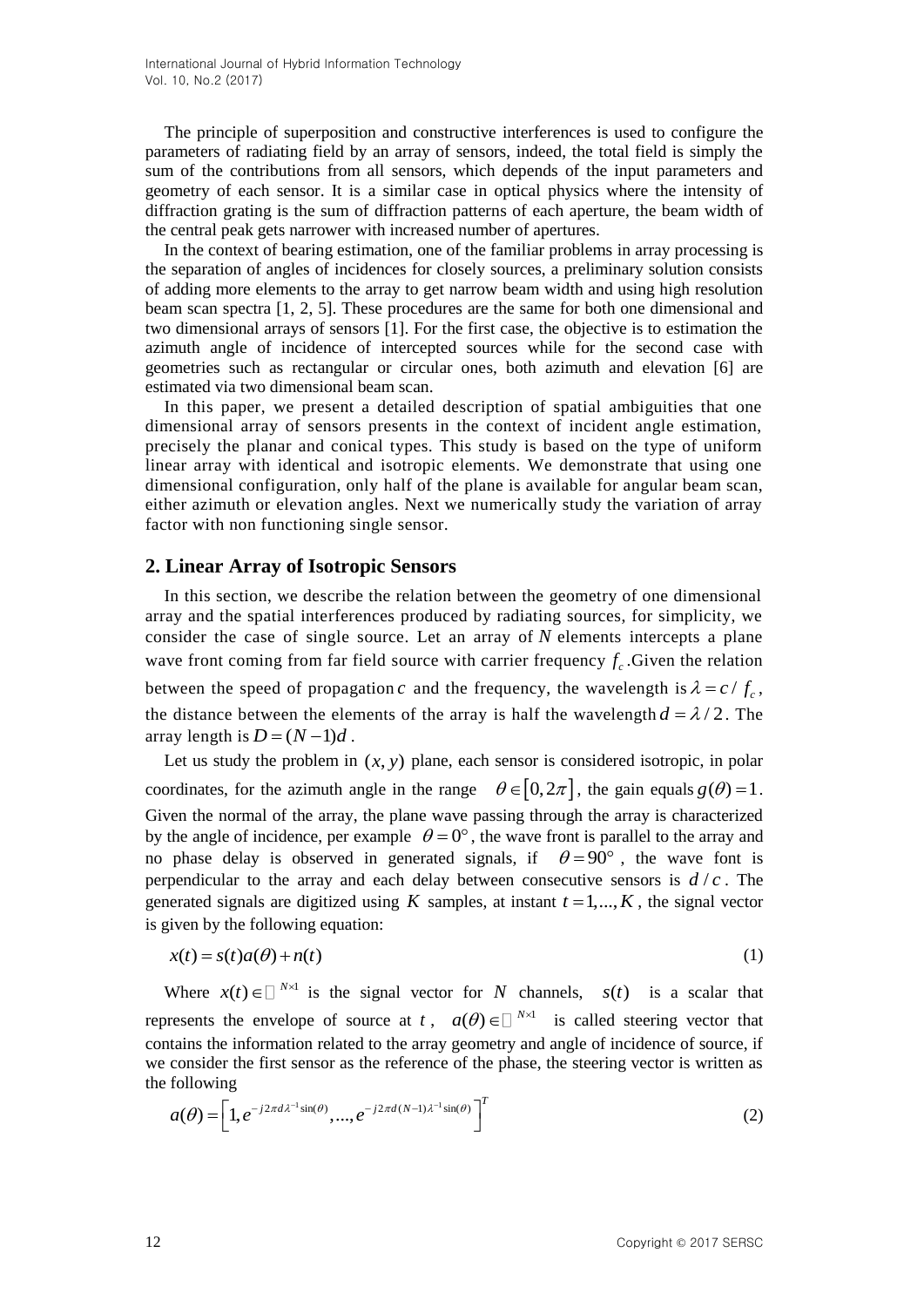$n(t) \in \Box^{N \times 1}$  is the additive noise vector either generated in the circuit of the antenna such as electronic and thermal noise, or external such as interference signals from secondary sources or as result of diffuse reflection in propagation media.

The properties of one dimensional array, we are focused on, are related to the subject of angle of incidence detection of radiating source, the main relation that plays an important role in this context is the phase expression  $e^{-j2\pi d\lambda^{-1}\sin(\theta)}$ , we study some characteristics of this expression in the next section.

## **3. Planar Ambiguity of One Dimensional Uniform Array**

Concerning the angular beam scan using high resolution spectra, each geometry of array is characterized by a set of ranges where the results of peak detection algorithms are correct. For one dimensional array we call this range the visible region  $\Omega$ . If the parameters of the radiating source are outside  $\Omega$ , the results of beam scan cannot describe the exact position of the planar wave fronts, in this case we consider that an ambiguity exists for such geometrical arrangement of sensors.

In order to determine  $\Omega$  for one dimensional array, we consider two dimensional problem where the source and the base station are located in the same horizontal plan, let us associate a Cartesian reference  $(o, x, y, z)$  to the array such as the position of  $n^{th}$  sensor is  $\overrightarrow{r}_n = -(n-1)d\overrightarrow{e}_y$ , the radiating source is in the Fraunhofer region with angle of incidence  $\theta$  relatively to the normal of the array, this configuration is given by Figure 1.



## **Figure 1. Planar Ambiguity of One Dimensional Array**

Given that the plan  $(x, y)$  can be divided into four secondary plans, we study the four possibilities of angle  $\theta$ , therefore we suppose that we have four radiating sources. Following the trigonometric sense, the four wave vectors that we have in Figure 1, are given by the relations: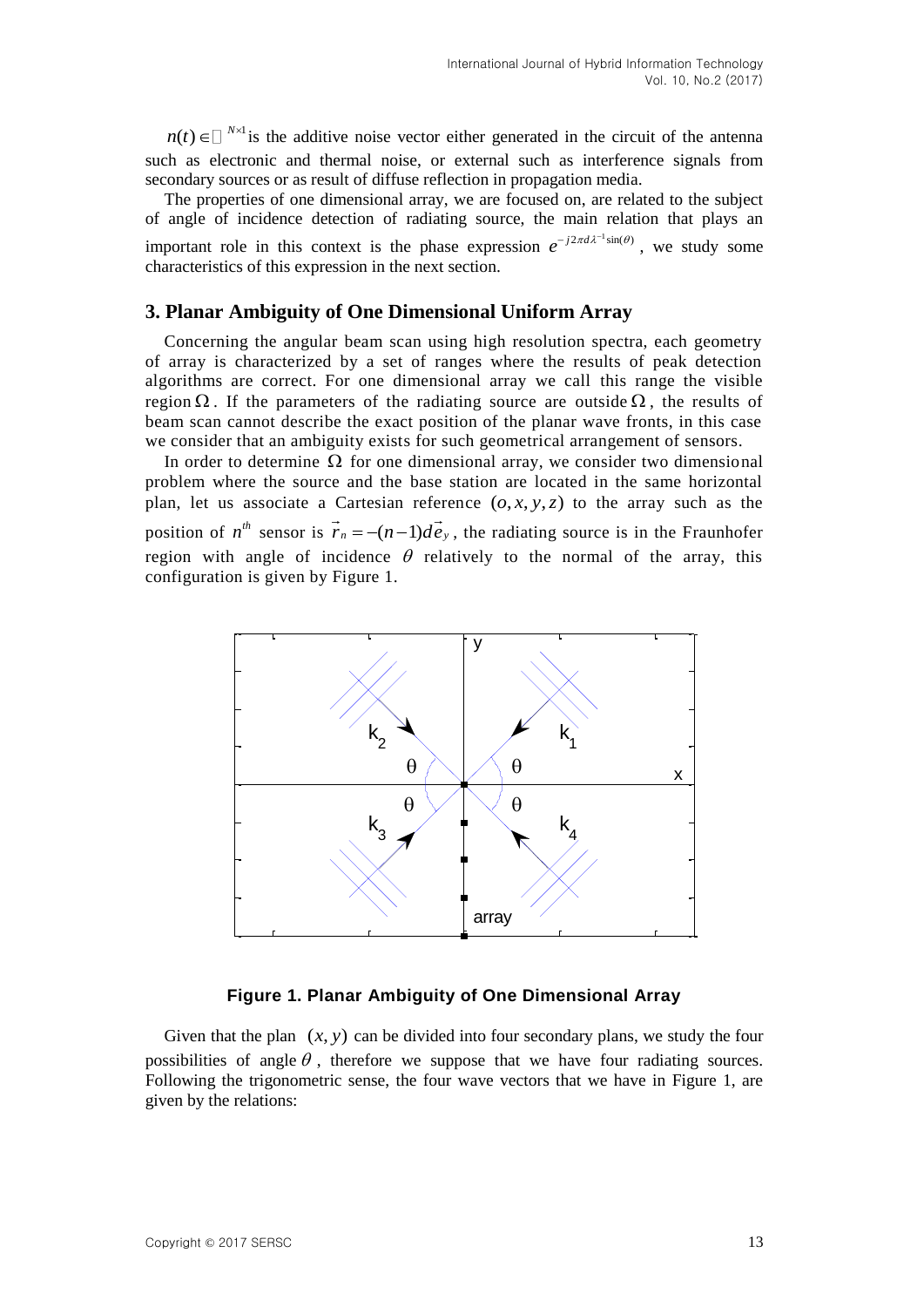International Journal of Hybrid Information Technology Vol. 10, No.2 (2017)

$$
\begin{cases}\n\vec{k}_1 = -\frac{2\pi}{\lambda}\cos\theta \vec{e}_x - \frac{2\pi}{\lambda}\sin\theta \vec{e}_y \\
\vec{k}_2 = +\frac{2\pi}{\lambda}\cos\theta \vec{e}_x - \frac{2\pi}{\lambda}\sin\theta \vec{e}_y \\
\vec{k}_3 = +\frac{2\pi}{\lambda}\cos\theta \vec{e}_x + \frac{2\pi}{\lambda}\sin\theta \vec{e}_y \\
\vec{k}_4 = -\frac{2\pi}{\lambda}\cos\theta \vec{e}_x + \frac{2\pi}{\lambda}\sin\theta \vec{e}_y\n\end{cases}
$$
\n(3)

As explained in the previous section, angular beam scan is based on phase delay expression  $e^{-j\vec{k} \cdot \vec{r}_n}$ , applying the phase projection on the above quantities yields to the following result:  $\sqrt{ }$ 

$$
\begin{cases}\n\vec{k}_1 \cdot \vec{r}_n = +\frac{2\pi}{\lambda} (n-1)d \sin \theta \\
\vec{k}_2 \cdot \vec{r}_n = +\frac{2\pi}{\lambda} (n-1)d \sin \theta \\
\vec{k}_3 \cdot \vec{r}_n = -\frac{2\pi}{\lambda} (n-1)d \sin \theta \\
\vec{k}_4 \cdot \vec{r}_n = -\frac{2\pi}{\lambda} (n-1)d \sin \theta\n\end{cases}
$$
\n(4)

We deduce that we cannot separate the sources  $k_1$  and  $k_2$  which is the same for sources  $k_3$  and  $k_4$ , using two clusters of discernable sources we construct two sets  $\{\vec{k}_1, \vec{k}_4\}$  and  $\{\vec{k}_2, \vec{k}_3\}$ , The visible region of one dimensional uniform array is therefore ,  $2^{\degree}2$  $\Omega = \left[-\frac{\pi}{2}, \frac{\pi}{2}\right]$  ( $\Omega = \left[\frac{\pi}{2}, \frac{3\pi}{2}\right]$  $2^{\degree}$  2  $\Omega = \left[\frac{\pi}{2}, \frac{3\pi}{2}\right]$  respectively). We can discuss this property using two particular cases, For horizontal propagation where the wave vector is perpendicular the array, we have  $\theta = 0^{\circ}$ , the two possibilities of projections are  $\vec{k} = \pm \frac{2\pi}{\epsilon} \vec{e}_x$  $=\pm \frac{2\pi}{\lambda}e_x$ , the wave fronts are parallel to the array and the phase expression becomes  $e^{-jk.r_n} = 1$ , we cannot get information about the source if it is located in half-plan  $(0, -x, y)$  or in  $(0, +x, y)$ . In the other case of vertical propagation where the wave vector is parallel to the array, the two possibilities are  $\vec{k} = \pm \frac{2\pi}{\hat{i}} \vec{e}_y$  $= \pm \frac{2\pi}{\lambda} \vec{e}_y$  and the phase expression  $e^{-jk.r_n}$  has two values, in this case, there is a possibility to estimate the angle of incidence in half plans  $(0, x, -y)$ and  $(o, x, +y)$ . The property of  $\Omega$  using uniform linear array is also known as frontback ambiguity [7]. If the objective is to estimate two parameters of source which are azimuth and elevation  $(\theta, \varphi)$ , we demonstrate in the next section that one dimensional array of sensors is characterized by conical ambiguity.

## **4. Conical Ambiguity of One Dimensional Uniform Array**

In spherical coordinates, the punctual source is generally described by three parameters  $(r_0, \theta, \varphi)$  in ranges  $r_0 \in [0, +\infty]$ ,  $\theta \in [0, 2\pi]$  and  $\varphi \in [0, \pi]$ . Let us consider two parameters  $(\theta, \varphi)$ , in order to make the study of the present case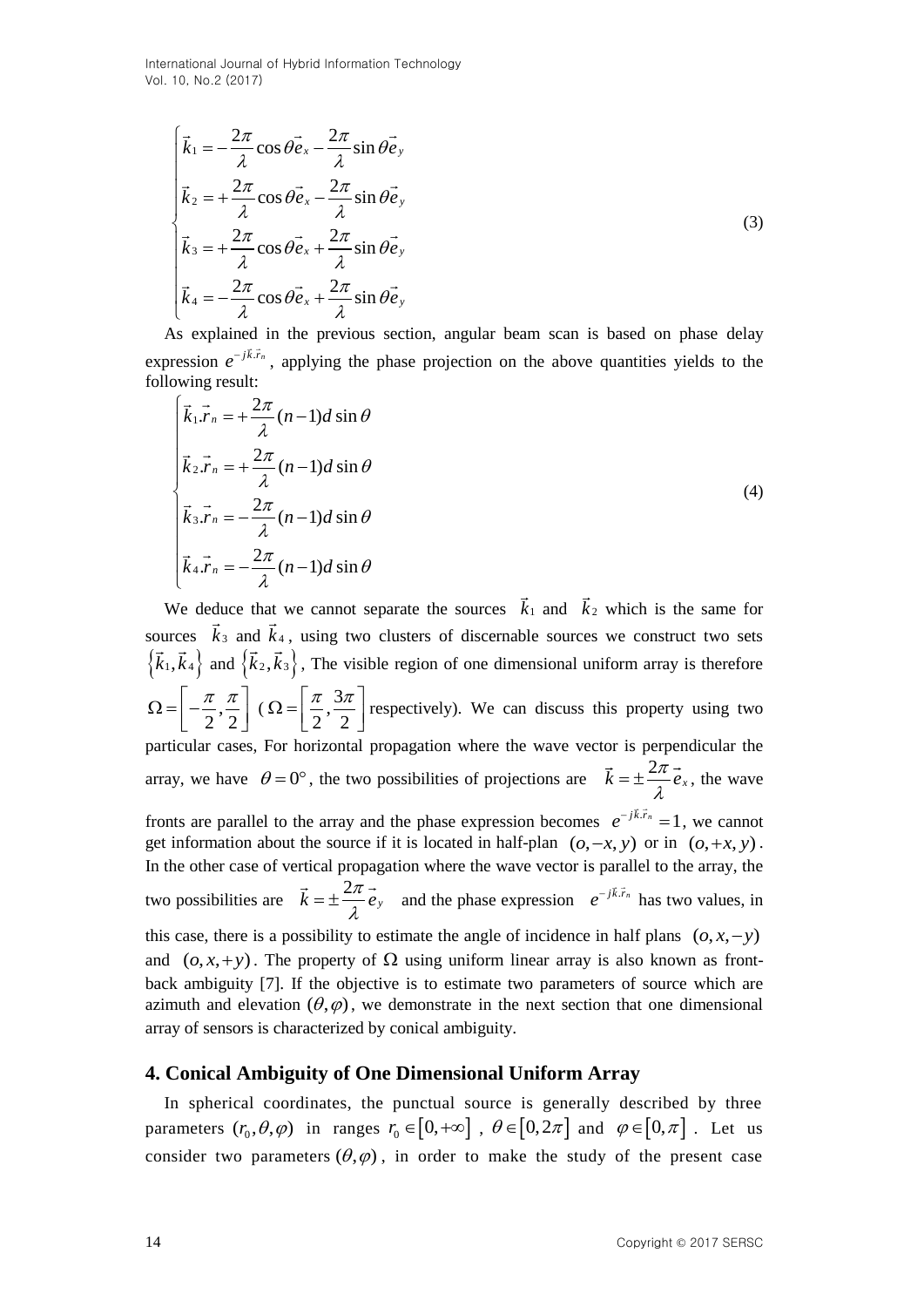compatible with the previous result, we have to change the coordinates of the sensors and translate the visible region into  $\Omega = [0, \pi]$ . The sensors must be aligned with  $z$  axis of the reference  $(0, x, y, z)$ , from geometrical viewpoint, this transformation is equivalent to multiplying the coordinates of the sensors by rotation matrix:

$$
R_x = \begin{pmatrix} 1 & 0 & 0 \\ 0 & 0 & -1 \\ 0 & -1 & 0 \end{pmatrix}
$$
 (5)

The new coordinates of isotropic sensors are  $\overline{r_n} = (n-1)d\overline{e_z}$ , we consider a case of single source, the projection of wave vector  $\vec{k} = \vec{k}_r + \vec{k}_\theta + \vec{k}_\phi$  is given by:

$$
\vec{k} = -\frac{2\pi}{\lambda} \begin{pmatrix} \sin\varphi\cos\theta \\ \sin\varphi\sin\theta \\ \cos\varphi \end{pmatrix}
$$
 (6)

Where  $\|\vec{k}\| = \sqrt{\vec{k}_r^2 + \vec{k}_\theta^2 + \vec{k}_\phi^2} = 2\pi\lambda^{-1}$ . The scalar product between the wave vector and  $n^{th}$  sensor is  $\vec{k} \cdot \vec{r}_n = -2\pi \lambda^{-1} d(n-1) \cos \varphi$ . The only parameter of interest in this expression is elevation angle  $\varphi$  while the azimuth angle  $\theta$  is ambiguous. Since we have  $\theta \in [0, 2\pi]$ , the signal received by the array that is coming from source defined by  $(\theta, \varphi)$  is the same for any source with same elevation angle  $\varphi$  but with any azimuth angle  $\theta$ , therefore, the uniform linear array is characterized by conical ambiguity. We present this configuration using the central element of the array as the origin of the phase, as illustrated in Figure 2.



Figure 2. Conical Ambiguity of Uniform Linear Array for Source  $\theta = 90^{\circ}$ and  $0 < \varphi < 90^\circ$  (a) Tridimensional Representation, (b) Projection on **(x,y) Plan**

The one dimensional uniform array is valid for estimating one degree of freedom of radiating sources, either azimuth  $\theta$  or elevation  $\varphi$  in half-plane, for two dimensional source characterization, it is mandatory to implement two dimensional geometry of sensors such as circular [6], rectangular or fractal configurations. In the next section, we study another property related to the array's response to the interfering plane waves.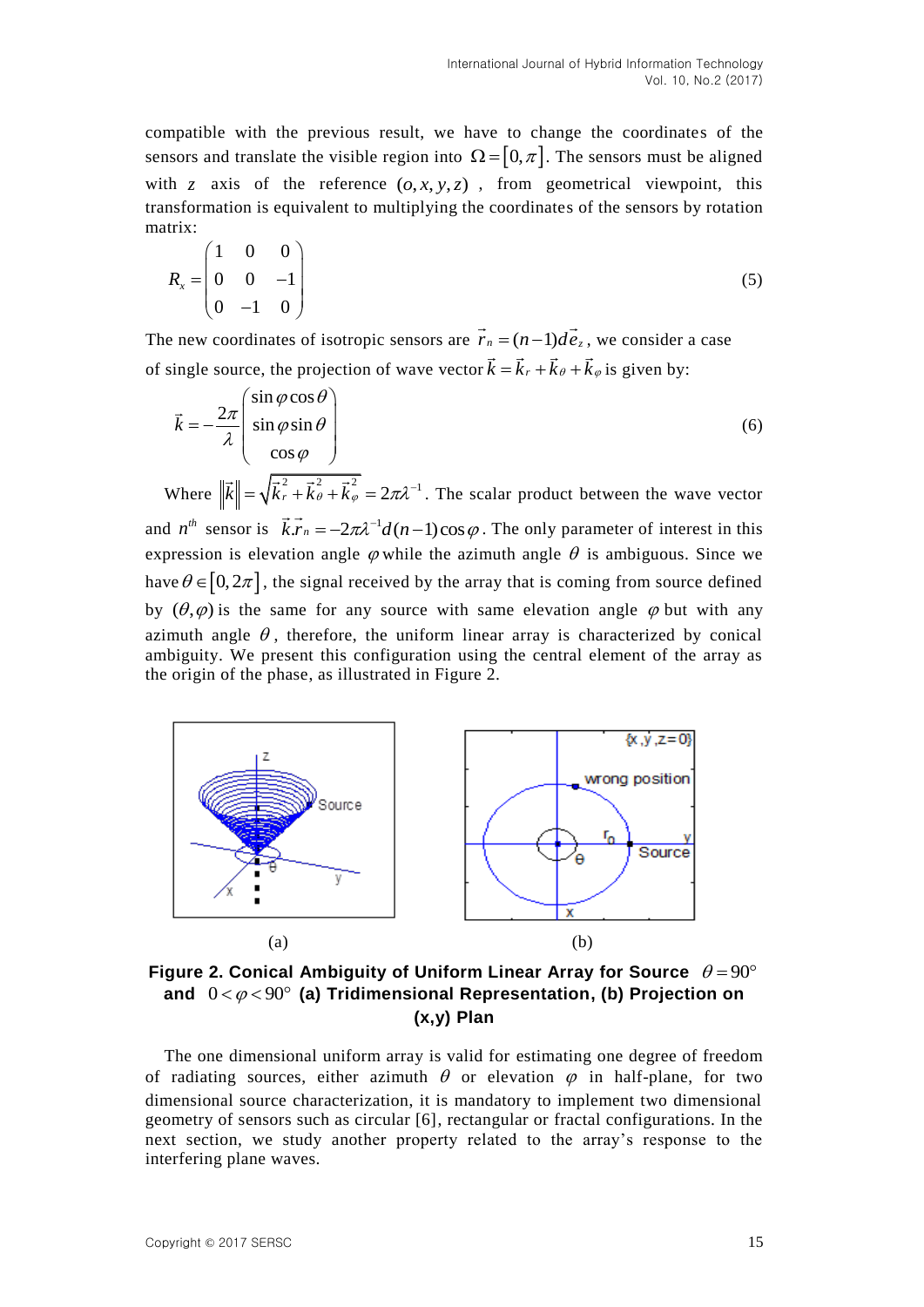# **5. Array Factor Variation with Non Uniform Input Current Distribution**

In the same context of incident angle characterization, another important parameter that plays a crucial role in spatial interferences treatment is the array response to the incident plane waves, for example if wave field passing through the array is a combination of two sources such as the angular differences between them  $|\theta_i - \theta_j|$  is small and if the number of sensors is relatively small, then the angular beam scan cannot isolate the two sources using the standard beam forming, this effect is explained by the fact that the array is characterized by Rayleigh angular resolution limit which is also called Half Power Beam Width that is a function of operational wavelength and array's length in the case of broadside array [8]:

$$
\theta_{HPBW} \approx \frac{\lambda}{D} \tag{7}
$$

This metric can be numerically evaluated from the array factor (see Appendix), given the previously cited condition of isotropic sensors, the array factor describes the repartition of the total electric field that is a superposition of each element's contribution, thus, array factor can be shaped by controlling the input parameters of the array which are the excitation current  $I$  and electric phase  $\phi$ . In this part we study the property of array factor using non uniform condition of current distribution. Given an array of N isotropic sensors such as the gain is  $g_n(\theta) = 1, \forall \theta \in [0, 2\pi]$  and  $n = 1, ..., N$ , the array factor in far field is given by the following expression [9] :

$$
F(\theta) = \sum_{n=1}^{N} I_n e^{j((n-1)kd\cos(\theta) + \phi_n)}
$$
\n(8)

Where  $k = 2\pi / \lambda$ , for simplicity we consider that  $\phi_n = 0$ . We evaluate  $F(\theta)$  with respect to current values  $I_n$ . We consider the condition where the output voltage of single antenna element is null, physically the array is uniform with consecutive distance *d* , this configuration is different of the case of non uniform linear array, the output vector of the array has dimensions  $N \times 1$  however the current of single element is  $I_i = 0$  A while the remaining  $N-1$  elements have  $I_j = 1$  A. We study the effect of the position of nonfunctioning element on  $F(\theta)$ , therefore we compute N times  $F(\theta)$  using input current matrix defined by the relation:

$$
I = 1_{N \times N} - I_N \tag{9}
$$

Where  $I_N$  is the identity matrix. For each non functioning sensor, we compute  $F(\theta)$ , the result is given in Figure.3, with  $N = 15$  elements,  $d = \lambda / 2$  and  $\phi_n = 0$ . We remark the variations of sidelobes of the factors  $F(\theta)$  where the null current value is changed from  $n = 1$  to 15. For each case, the amplitudes change, however for the main lobe, Rayleigh angular resolution limit is characterized by infinitesimal change, to quantify this last variation, for each case of current state  $I$ , we numerically measure the Half Power Beam Width of spectra  $F(\theta)$  and compare the results as illustrated in Figure.4.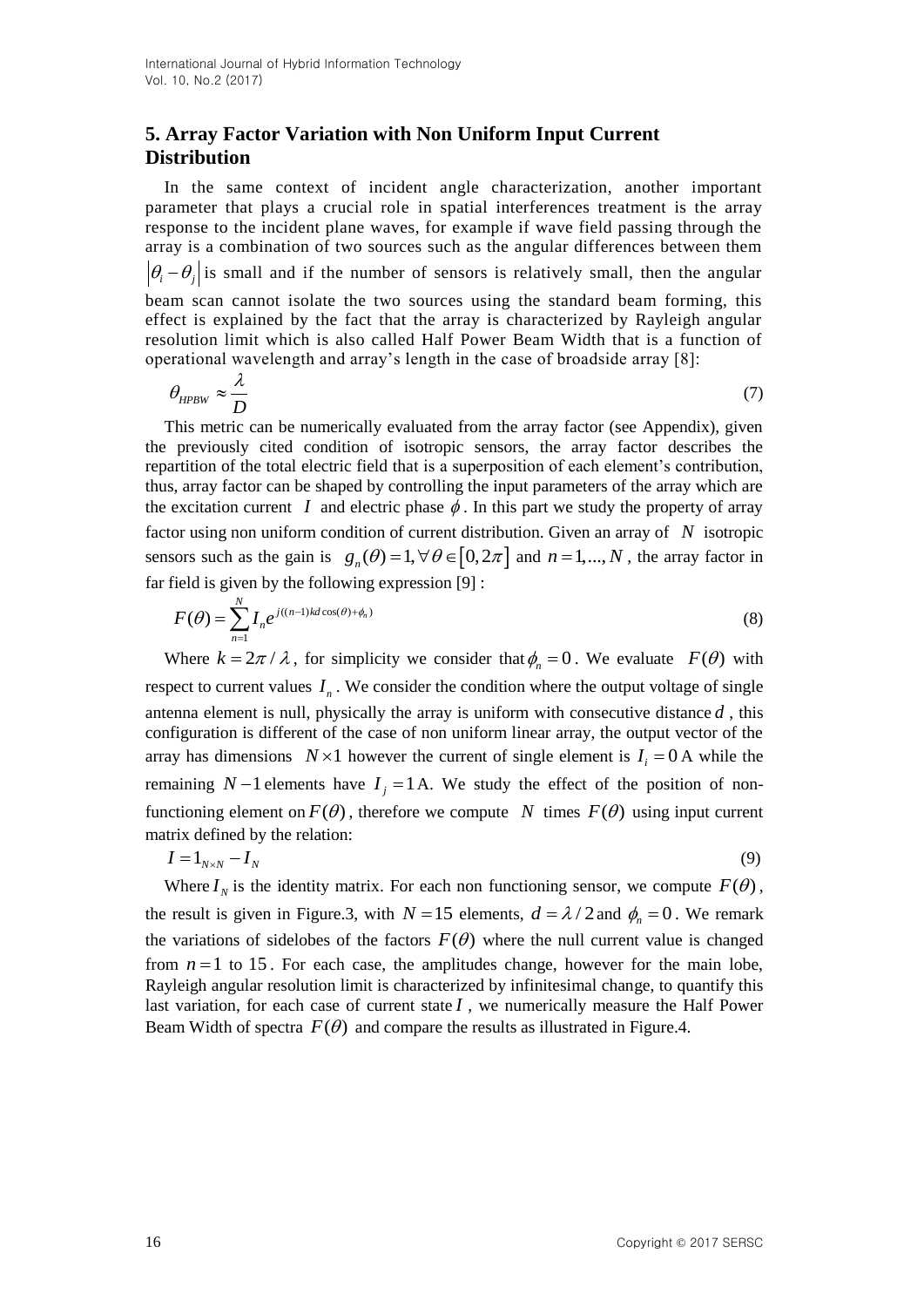

Figure 3. Array Factor  $F(\theta)$  w.r.t Current Distribution  $I_n = 0$  A, for  $n = 1, \ldots, 15$ 



Figure 4. Half Power Beam Width of  $F(\theta)$  w.r.t Current Distribution  $I_n$  =  $0$ **A, for**  $n = 1, ..., 15$ 

According to the above result, the half power beam width gets narrower if the non functioning element  $I_n = 0$ , is in the central region of the array, for this case of  $N = 15$ , the difference between smallest and largest beam widths is approximately  $\Delta\theta \approx 1^{\circ}$ .

#### **6. Conclusion**

In this paper, we have presented a detailed description of planar and conical ambiguities of one dimensional array of isotropic sensors. We have demonstrated the visible region of the array using wave vector analysis, in the context of incident